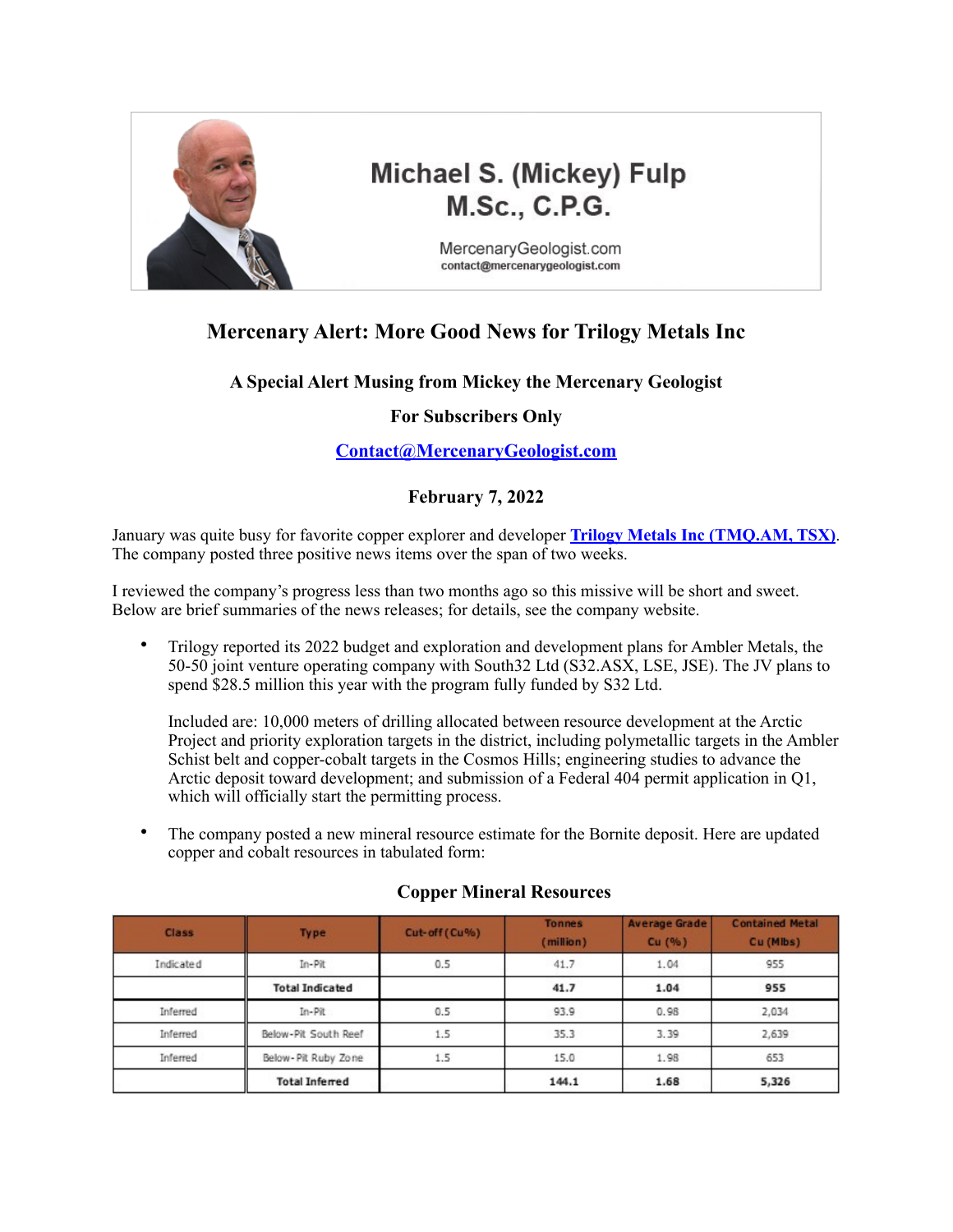#### **Cobalt Mineral Resources**

| <b>Class</b> | Type                  | Cut-off (Cu%) | <b>Tonnes</b><br>(million) | <b>Average Grade</b><br>Co(%) | <b>Contained Metal</b><br>Co (Mlbs) |
|--------------|-----------------------|---------------|----------------------------|-------------------------------|-------------------------------------|
| Inferred     | In-Pit                | 0.5           | 135.6                      | 0.017                         | 51                                  |
| Inferred     | Below-Pit South Reef  | 1.5           | 35.3                       | 0.039                         | 30                                  |
| Inferred     | Below-Pit Ruby Zone   | 1.5           | 15.0                       | 0.021                         |                                     |
|              | <b>Total Inferred</b> |               | 185.8                      | 0.021                         | 88                                  |

The updated estimate focused on the resource in the South Reef area, which was separately reported for the below-pit inferred resource category for the first time. South Reef is high-grade with good thickness and continuity and is a likely starting point for future underground development.

• TMQ released results from two additional large diameter core holes at the Arctic polymetallic deposit. The 18-hole program was designed to upgrade resources in the heart of the deposit from indicated to measured and provide additional material for metallurgical studies. Note results for 12 of 18 holes in this program are pending.

One hole intersected six mineralized intervals. Highlights include: 27.7 meters of 2.75% copper, 2.65% zinc, 0.46% lead, 0.66 g/t gold, and 42.8 g/t silver; and 10.9 meters of 3.31% copper,  $8.22\%$  zinc,  $1.78\%$  lead,  $0.81$  g/t gold, and  $70.9$  g/t silver.

The second hole intersected two mineralized intervals with a best intercept of 14.5 meters of 1.96% copper, 5.57% zinc, 1.71% lead, 0.73 g/t gold, and 51.1 g/t silver.

In-fill drill results continue to confirm Arctic's thick intervals of high-grade polymetallic mineralization.

Despite good news, more good news, and even more good news, Trilogy Metals Inc stock price continues to languish. It trades in the same range as during brutal tax-loss selling in mid-December and has made a series of lower highs and lower lows since peaking in mid-October.

I attribute Trilogy's trading pattern to the overall stock market malaise in January, when all US markets had very poor performances. Evidence for daily late session algorithmic trading is abundant and its chart mimics the small cap market year-to-date.

Here's the one-year chart: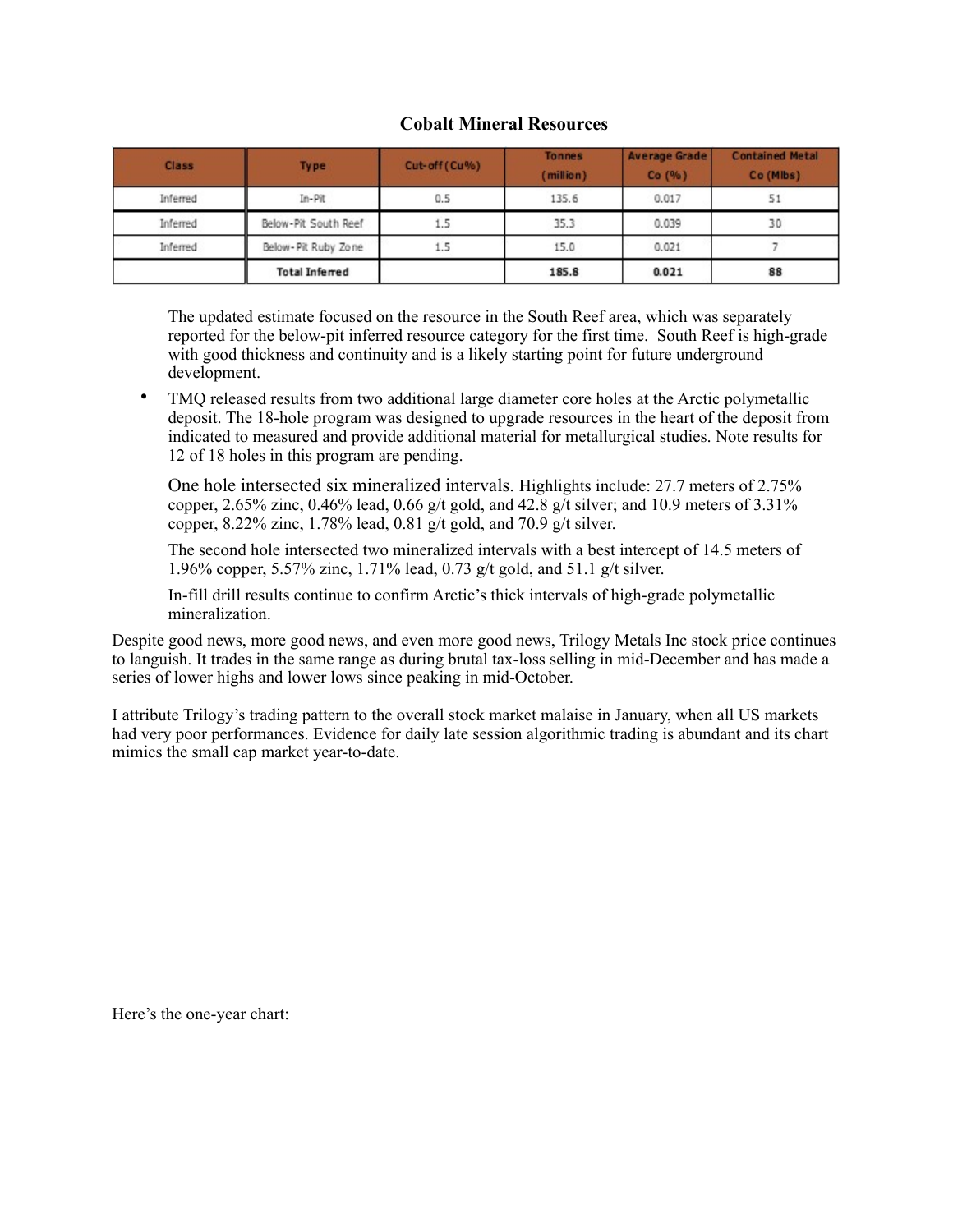

In my opinion, TMQ remains a bargain for speculators seeking a copper exploration and development play with significant near-term upside and longer-term takeover potential.

Be aware that Trilogy Metals Inc is a sponsor, I own stock positions, and I am biased. Do your own due diligence before speculating in any junior resource company.

Ciao for now,

Mickey Fulp Mercenary Geologist



The **[Mercenary Geologist Michael S. "Mickey" Fulp](http://www.mercenarygeologist.com/)** is a Certified Professional [Geologist](http://www.miningcompanyreport.com/index.htm) with a B.Sc. in Earth Sciences with honor from the University of Tulsa, and M.Sc. in Geology from the University of New Mexico. Mickey has 40 years of experience as an exploration geologist and analyst searching for economic deposits of base and precious metals, industrial minerals, uranium, coal, oil and gas, and water in North and South America, Europe, and Asia.

Mickey worked for junior explorers, major mining companies, private companies, and investors as a consulting economic geologist for over 20 years, specializing in geological mapping, property evaluation, and business development. In addition to Mickey's professional credentials and experience, he is highaltitude proficient, and is bilingual in English and Spanish. From 2003 to 2006, he made four outcrop ore discoveries in Peru, Nevada, Chile, and British Columbia.

Mickey is well-known and highly respected throughout the mining and exploration community due to his ongoing work as an analyst, writer, and speaker.

#### Contact: **[Contact@MercenaryGeologist.com](mailto:Contact@MercenaryGeologist.com)**

**Disclaimer and Notice**: I am a shareholder of Trilogy Metals Inc and it pays a fee of \$5000 per month as a sponsor of this website. I am not a certified financial analyst, broker, or professional qualified to offer